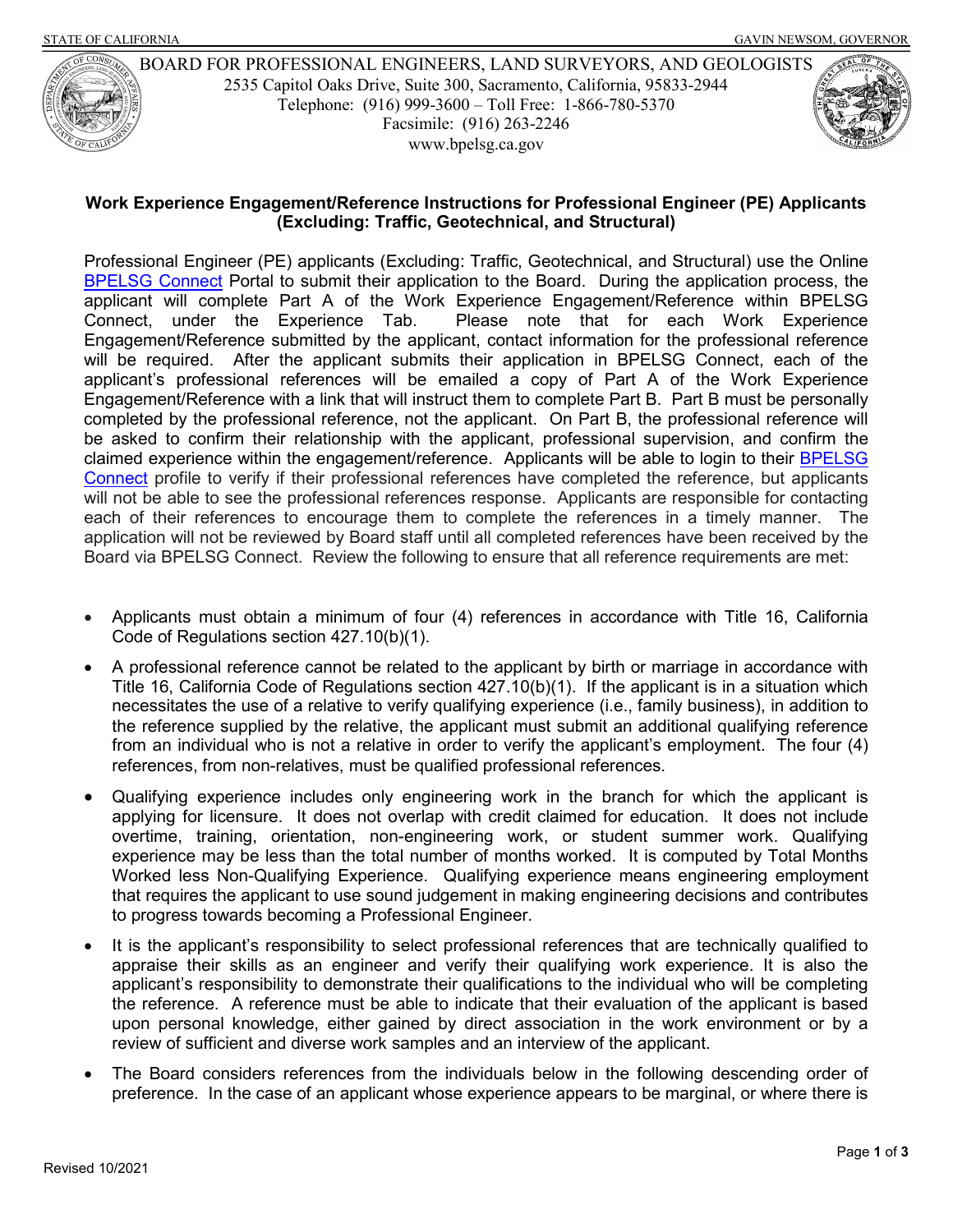sources who were in the best position to have personal knowledge of the applicant's qualifying a conflict between reference evaluations of the applicant, more weight will be given to reference experience (i.e., immediate supervisor, etc.):

- 1. Immediate supervisors/individuals in responsible charge of the work;
- 2. Indirect supervisors;
- 3. Co-workers at an equal or higher level;
- 4. Co-workers not closely associated with the applicant; and,
- 5. Clients/other qualified persons.
- Experience Engagements/References, but NCEES Records are not required for comity applicants. Experience Engagements/References, but NCEES Records are not required for comity applicants.<br>In the case that the NCEES Record does not provide sufficient information the Board needs to determine if an applicant meets the requirements for licensure in California, the applicant will be • Comity applicants (applicants licensed out of state) may submit NCEES Records in lieu of Work asked to provide additional information.

## • **Civil Engineer Applicants:**

 Civil engineer applicants are required to provide references from licensed civil engineers or from California work experience must provide references from persons who are licensed as civil engineers in California. If an applicant is claiming experience that has occurred in another state, and where the applicant's experience did not fall under any of the exemptions existing in that state, experience occurred. individuals who are legally authorized to practice civil engineering. Except for applicants with qualifying experience gained while in federal employment, all civil engineer applicants claiming the references must be completed by a civil engineer authorized to practice in the state where the

experience occurred.<br>If a civil engineer applicant has qualifying work experience outside of the United States, the references for that experience must be from persons authorized to practice civil engineering in not licensed engineers, they must provide information which indicates by what authority they are, or were, authorized to practice civil engineering in that country. accordance with the laws of the country in which the experience took place. If such references are

 For civil engineering work experience which was gained in California or any other place where such work is required to be under the jurisdiction of a licensed civil engineer, at least one of the applicants' licensed references must be from someone who is or was in responsible charge of the work done by the applicant. A reference not verified by a licensed civil engineer in responsible experience, and in either case, it will not be acceptable. References must be persons who are charge will be considered as either non-civil engineering experience or illegal civil engineering technically qualified to appraise the applicant's skills as an engineer.

 federal employees, should indicate their educational background or other information to signify their Unlicensed persons or persons not licensed as a civil engineer, who are completing references for engineering qualifications.

## • **Electrical and Mechanical Engineer Applicants:**

 reference must be completed by licensed engineers authorized to practice in the branch in which Electrical and mechanical engineer applicants who have worked in situations where they were not exempt from all licensing requirements, and for experience which has occurred in California, the the applicant is applying.

 government and employees of manufacturing, mining, public utility, research and development, or other industrial corporations, is exempt. Such employees may serve as references whether or not they are licensed as long as they are qualified to appraise the technical competency of the In California, electrical and mechanical engineering work performed by employees of the federal